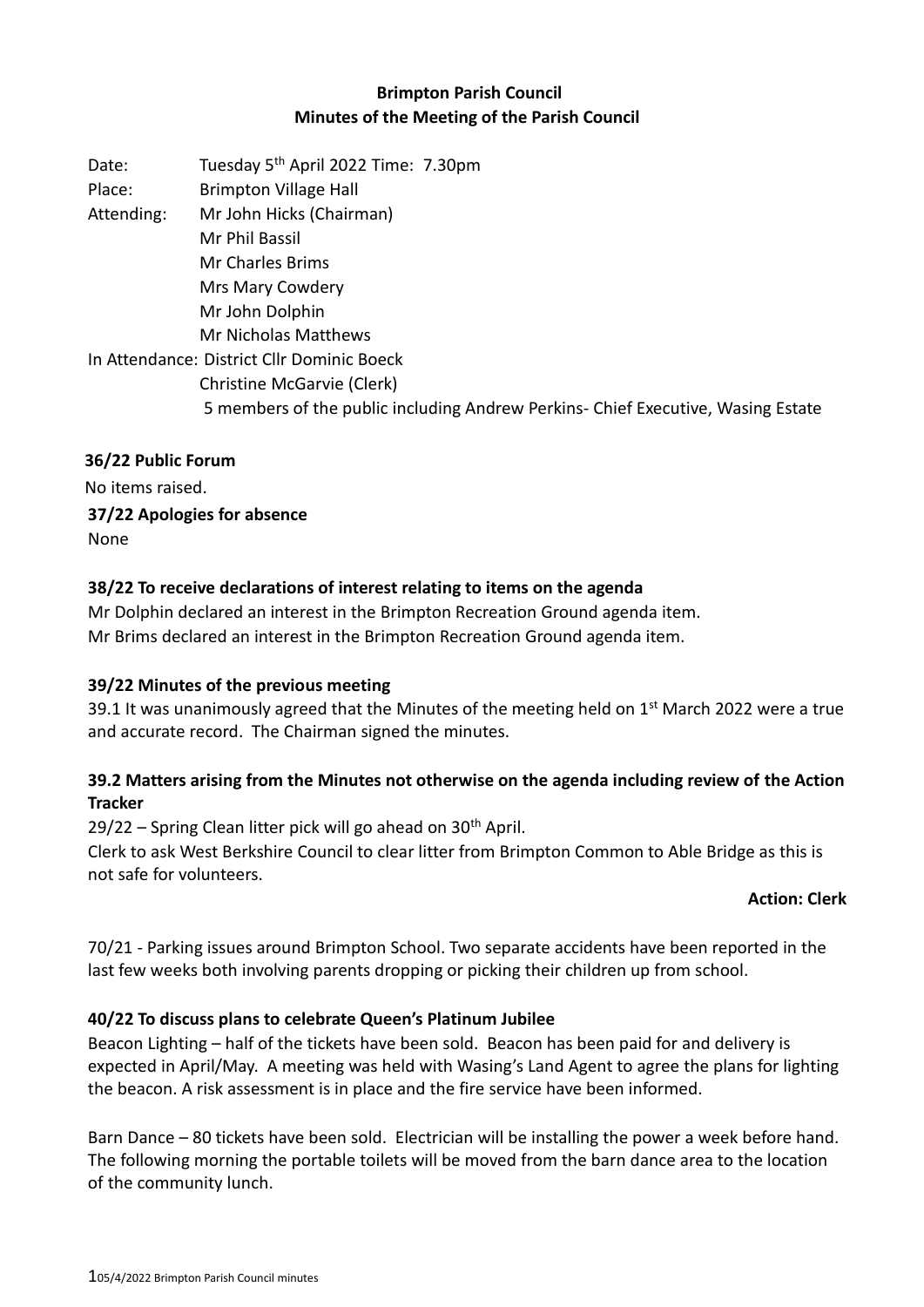Community Lunch – West Berkshire Council have given their approval to close Brimpton lane for 4 hours and have said that they should be able to lend road closure signs to the Parish Council. 38 people have so far indicated their intention to attend the event. There will be a limit of 100 attendees.

Flower festival – plans are progressing well.

Mrs Cowdery has created a programme of events to be distributed with the Parish Newsletter. A few changes were discussed and these will be made by Mrs Cowdery before the programme is sent out.

#### **41/22 To consider whether to create a Community Emergency Plan**

Clerk had started drafting a CEP but it was agreed that this should not be progressed any further as it was considered unlikely it would be possible to form a volunteer Community Emergency Group. Emergency contacts are already available on the Parish Council website.

#### **42/22 Brimpton Recreation Ground**

Mr Brims had provided a report outlining the recommendations of the Brimpton Recreation Ground trustees. The Wasing Estate have agreed to lease a third of an acre of land at the back of the Village Hall to the Parish Council for 6 years until 2028. This would allow access to a nearby field which is hoped could be used for large size village events.

As part of the agreement the land would have to be fenced and maintained. The Brimpton Recreation Ground trustees would provide grants to the Parish Council in order to fund the installation of fences and ongoing maintenance work.

The Village Hall Trustees have approved this plan and they would be the users of the land. It could be used as an overflow car park for any large events held at the hall.

Mr Hicks proposed that the Parish Council accept the Heads of Terms and take up the offer of leasing the land for 6 years. Mr Brims and Mr Dolphin did not vote. The proposal was agreed by the Council.

Clerk to ask the BALC/HALC legal services team to review the lease before it is signed by the Parish Council. Clerk to email the Wasing Estate to inform them that the Parish Council would like to proceed with leasing the land.

#### **Action: Clerk**

### **43/22 Parish Environment**

### **43.1 To provide an update on the use of the Speed Indicator Device (SID) in the Parish**

The SID has been used in Brimpton Common and near the school. It is currently being used on Crookham Common Road. In Brimpton Lane, at the end of Hatch Lane there was very little speeding with 85% of drivers travelling at 31mph or less.

On the B3051 the SID recorded high levels of speeding with 32.7% of drivers over the ACPO limit of 46mph. The average speed was 44mph and the highest recorded was 93mph.

It was agreed that the SID will be located at the junction of Brimpton Lane and Wasing Road for a few days before it goes to the next Parish.

### **43.2 To discuss possible repair or replacement of bench in the Churchyard**

Mr Dolphin reported that the bench in the Churchyard is unsafe and needs to be removed, replaced or repaired. The PCC will be asked whether they still want the bench before any further steps are taken.

#### **44/22 Planning and Development**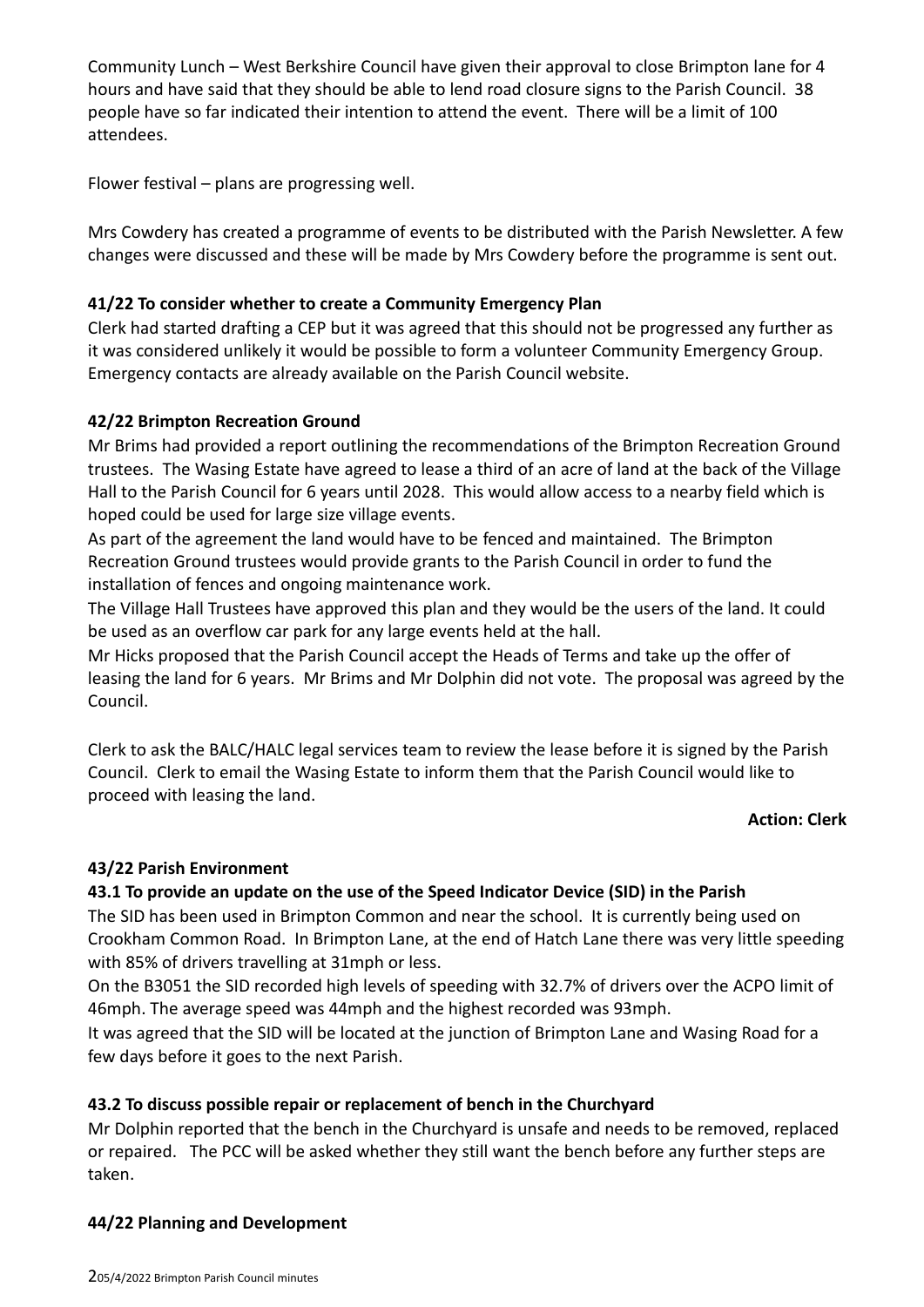# **44.1 To consider new planning applications and provide updates on any already considered. See appendix C below.**

**22/00808/HOUSE, 22/00595/LBC2** – Willow Wands, Brimpton Road. Construct Swimming Pool and paved surround

The Parish Council resolved to respond with no objections.

**21/03202/FUL – Youngs Industrial Estate.** Construction of 8 light industrial units and 1 unit with office. The Parish Council resolved not to comment.

#### **45/22 Finance**

#### **45.1 To approve payments and approve reconciliation against bank statements**

The payments and bank reconciliation were agreed. Mr. Hicks to approve the online payments as per the payment list.

### **45.2 To consider Clerk's salary increase**

It was agreed that the national pay award would be implemented and backdated to April 2021. In addition, it was agreed that the Clerk would be moved up to pay rate SCP17 back dated to January 2022.

### **46/22 Reports**

### **46. 1 District Councillor's Report**

District Councillor Boeck reported that the budget meeting held on 3<sup>rd</sup> March approved the budget for 2022/23.

Children and Family services were inspected in March. The service was rated Good before the inspection but the results of this inspection are embargoed until May.

Mrs Cowdery asked about new food waste collection service and why another bin is needed. Cllr Boeck said that West Berkshire Council believe that the new service will increase the amount of food waste recycled by residents.

### **46.2 Clerk's report**

Clerk has received the Annual Governance statement from PKF Littlejohn. The internal audit will be carried out in the next few weeks. The Parish Council will be able to declare itself exempt from external audit again this year as both income and expenditure for 2021/22 are below the £25k threshold.

### **46.3 Report from Village Hall Committee**

Mr Dolphin reported that the hall is being well used. The Emergency Fire Door was not working but has now been fixed. The solar panel system needs to be repaired.

### **46.4 Report from Parish Council representatives on external bodies**

AWE will be carrying out a large-scale exercise at the Aldermaston site on 7<sup>th</sup> April and residents may hear raised voices, sirens and tannoy announcements.

The Burghfield site was under regulatory measures but issues have now been dealt with and they have moved back to routine regulatory attention.

# **47/22 The next meeting will be held on Tuesday 3rd May 2022 in the Village Hall. This will be the Annual Parish Council meeting.**

| Signed:    |  |
|------------|--|
| (Chairman) |  |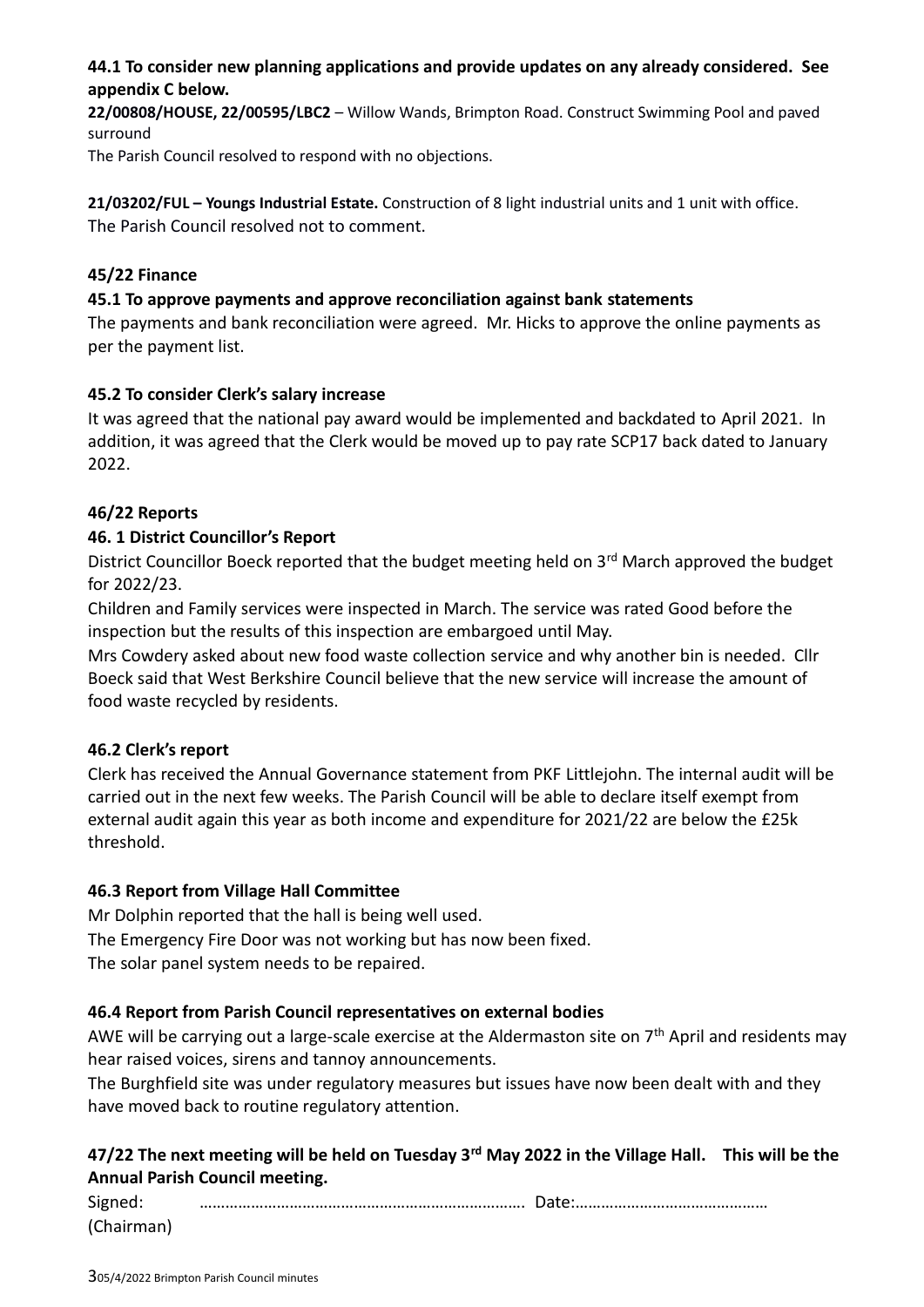# Appendix A

# Meeting Report 5th April 2022

#### **Community Account**

| <b>Statement balance</b><br>24/3/2022      | Cashbook balance as at<br>29/3/2022 | Cashbook balance after new<br>payments made    |
|--------------------------------------------|-------------------------------------|------------------------------------------------|
| £35,549.84                                 | £32,772.04<br>£35,549.84            |                                                |
| <b>Payments made</b><br>since last meeting |                                     |                                                |
| <b>Cheque No</b>                           | <b>Payee</b>                        | <b>Details</b>                                 |
| SO.                                        | Mrs C McGarvie                      | March salary<br>Homeworking allowance for year |
| EP                                         | Mrs C McGarvie                      | (£100) &ink                                    |
| EP                                         | 21CC Group Ltd                      | Platinum jubilee beacon (£490+VAT)             |
| <b>TOTAL</b>                               |                                     |                                                |

## **New items for payment**

| <b>Cheque No</b> | <b>Payee</b>          | <b>Details</b>                                |
|------------------|-----------------------|-----------------------------------------------|
| SO.              | Mrs C McGarvie        | April Salary (SCP17 - Subject to<br>approval) |
| EP               | Mrs C McGarvie        | Back pay for 21/22                            |
| DD.              | Barclaycard           | Deposit for toilets for jubilee               |
| EP               | Sign of the Times Ltd | Aluminium village map (£220 plus<br>VAT)      |
| EP               | Digital House MD Ltd  | Domain name renewal (£25 plus<br>VAT)         |
| ЕP               | <b>Brimpton PCC</b>   | grass cutting grant for 22/23                 |
| TOTAL            |                       |                                               |

## **Receipts since last meeting date**

| <b>Receipt Date</b> | <b>Payer</b> | <b>Details</b> |
|---------------------|--------------|----------------|
|                     |              |                |

#### **Payments not presented as of 24/3/2022**

| <b>Cheque No</b> | Payee | <b>Details</b> |
|------------------|-------|----------------|
| <b>TOTAL</b>     |       |                |

| Receipts not cleared as of 24/3/2022 |              |                |
|--------------------------------------|--------------|----------------|
| <b>Receipt date</b>                  | <b>Payer</b> | <b>Details</b> |
|                                      |              |                |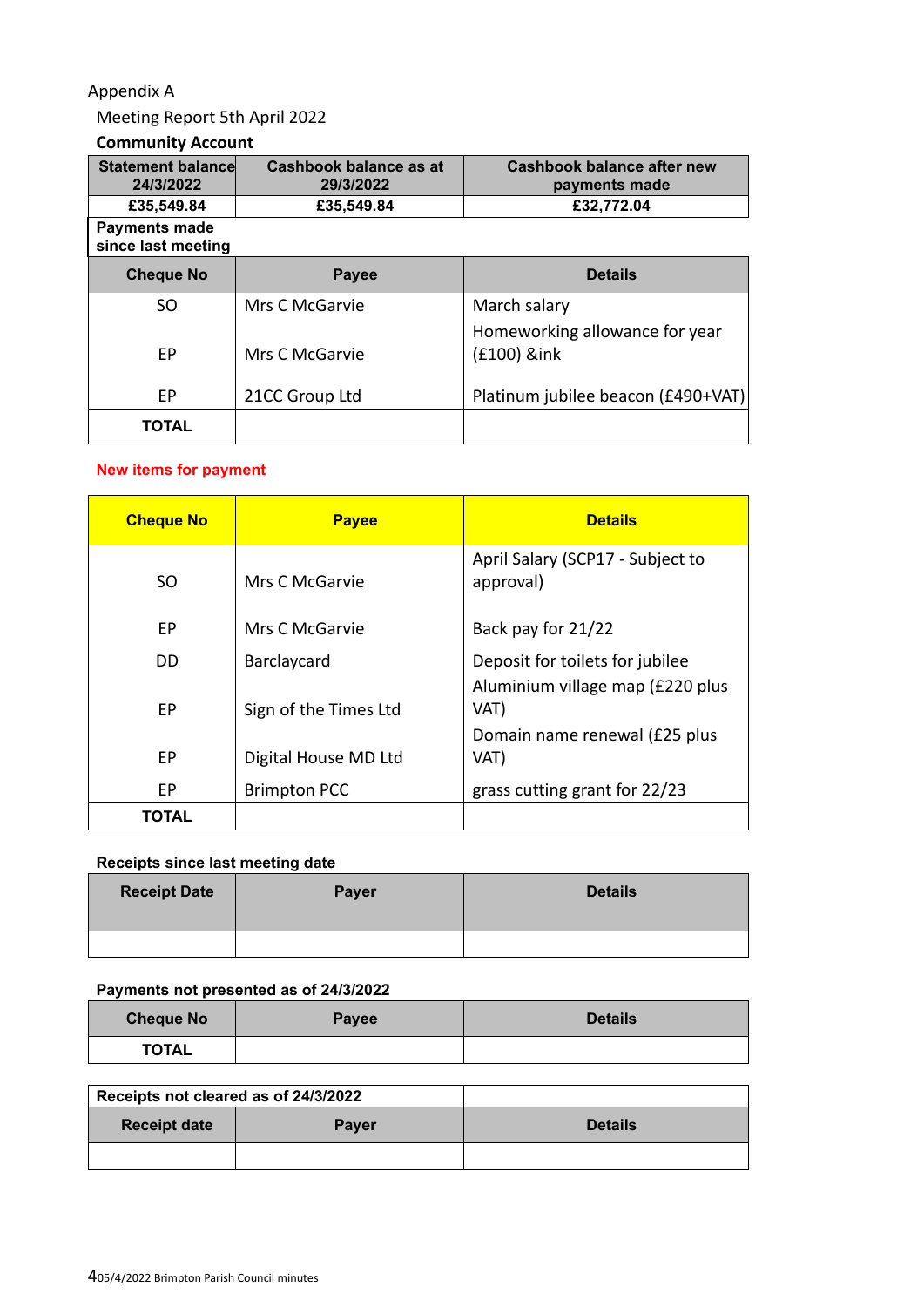| <b>Savings Account</b> |            |
|------------------------|------------|
| <b>balance</b>         |            |
| 24/3/2022              | £31,908.63 |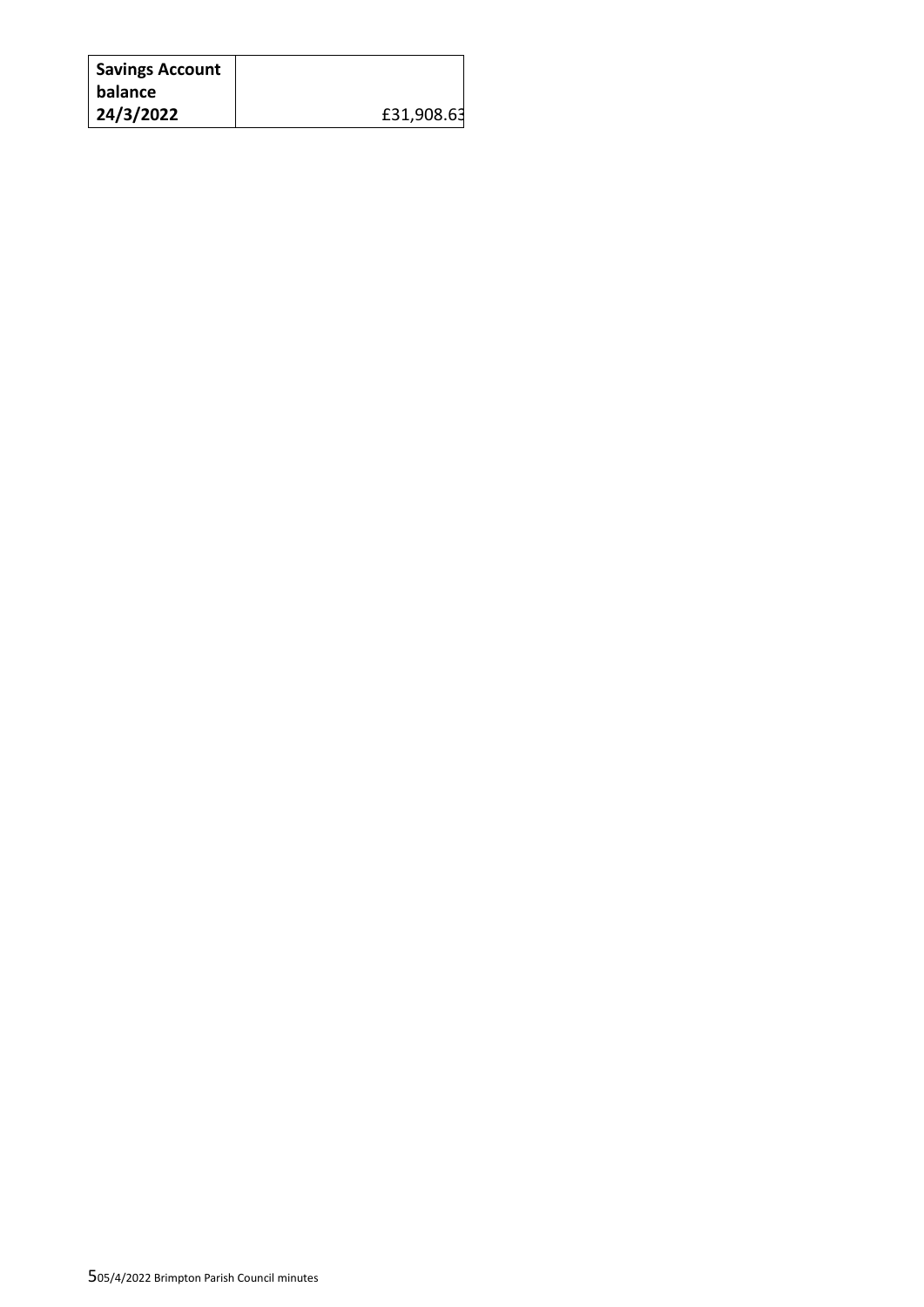# Appendix B

| <b>Bank Reconciliation 29th March 2022</b> |                                                   |                  |
|--------------------------------------------|---------------------------------------------------|------------------|
| <b>Authority name</b>                      | <b>Brimpton Parish Council</b>                    |                  |
| <b>Prepared by</b>                         | <b>Christine McGarvie</b>                         | Clerk and RFO    |
| <b>Date</b>                                | 29th March 2022                                   |                  |
| <b>Approved by</b>                         | John Hicks                                        | Chair of council |
|                                            | Balance per bank statements as at 24th March 2022 | £                |
|                                            | <b>Community Account</b>                          | 35,549.84        |
|                                            | Saving account                                    | 31,908.63        |
|                                            |                                                   |                  |

Less any un-presented payments at 24th March 2022

Add any uncleared receipts

Net Bank balances as at 24th March 2022

| <b>CASH BOOK</b>                                       |            |
|--------------------------------------------------------|------------|
| Opening balance as per cashbook 1st April 2021         | 32,848.53  |
| Add: Receipts in the year                              | 12,686.45  |
| Less: Payments in the year                             | 9,985.14   |
| Closing balance as per cash book as at 29th March 2022 | £35,549.84 |
| Opening balance savings account 1st April 2021         | 31,905.43  |
| Add: Receipts in the year                              | £3.2C      |
| Less: Payments in the year                             |            |
| Closing balance as per cash book as at 29th March 2022 | £31,908.63 |
| Overall closing balance                                | £67,458.47 |
| diff                                                   | £0.0C      |